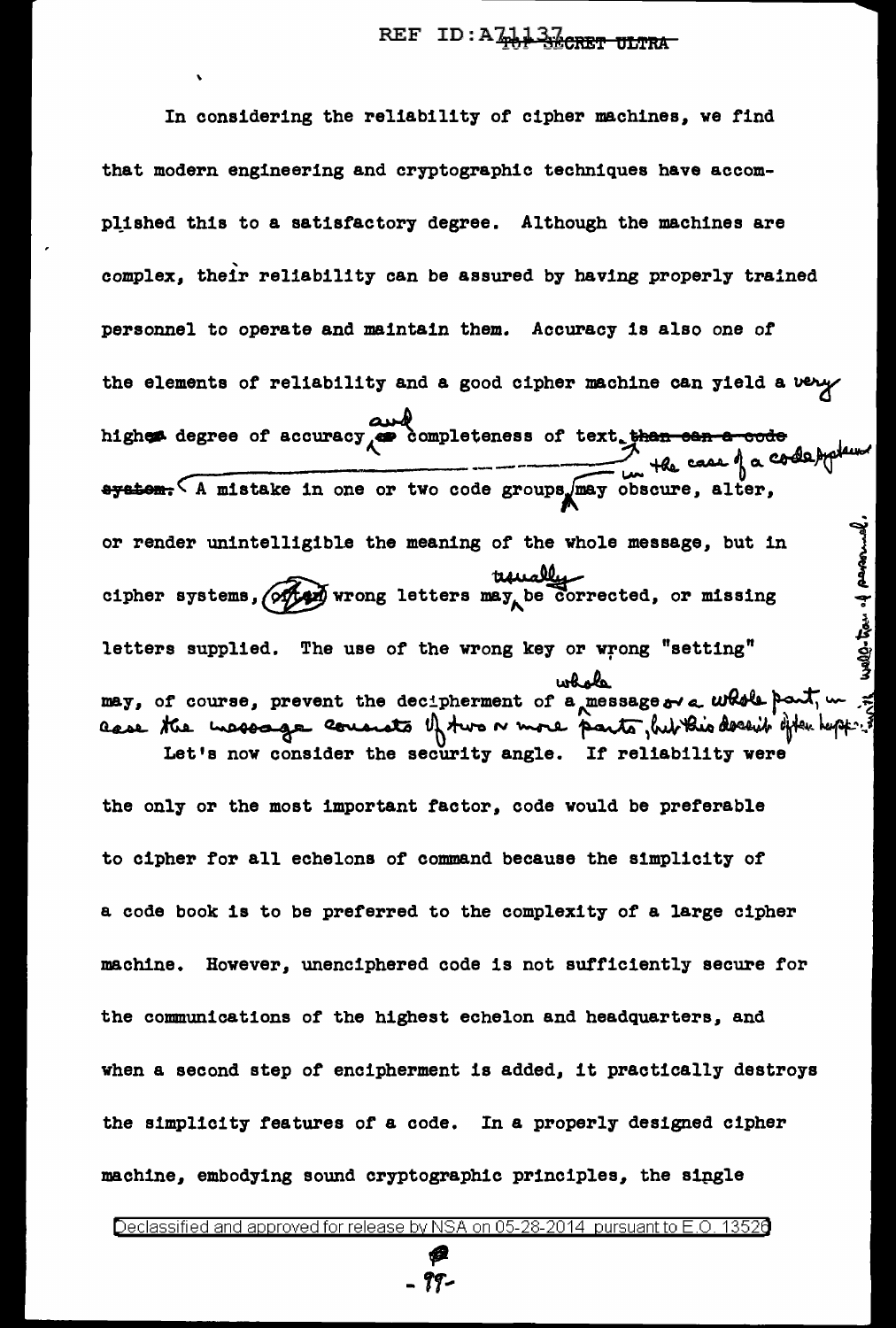## REF ID: A71137 <del>TOP BECRET ULTRA</del>

step encipherment process can yield cryptograms of very great security. In a good code system, however, the solution of one or even or several messages does not entail the immediate breakdown or the entire system, with the consequent ability to read all messages, as is usually the case in a cipher system. A good cipher system may be compared to a library housed in a large structure *ot* many rooms with all doors and all windows securely locked. If an intruder can torce an entry into the structure, he will find a master key which will open all the locks and give him access to all the books in the library. A good code system (especially a two-part code) may be compared to a library housed in a similar structure, but no two locks are alike and no master key is available or can be made. Therefore, the lock on each door must be worked at patiently as a separate problem. Thus, although the intruder may force his way into one room, this gives him access to only a small part of the library; in order to read all the books, he must force his vay into each room, which takes much time, since each lock presents a separate and special problem. Code books, of course, can be rendered useless by compromise. Actual possession for a long period of time is not necessary; methods of rapid photography may be applied and a book of several hundred pages copied in a few minutes.

 $100 -$